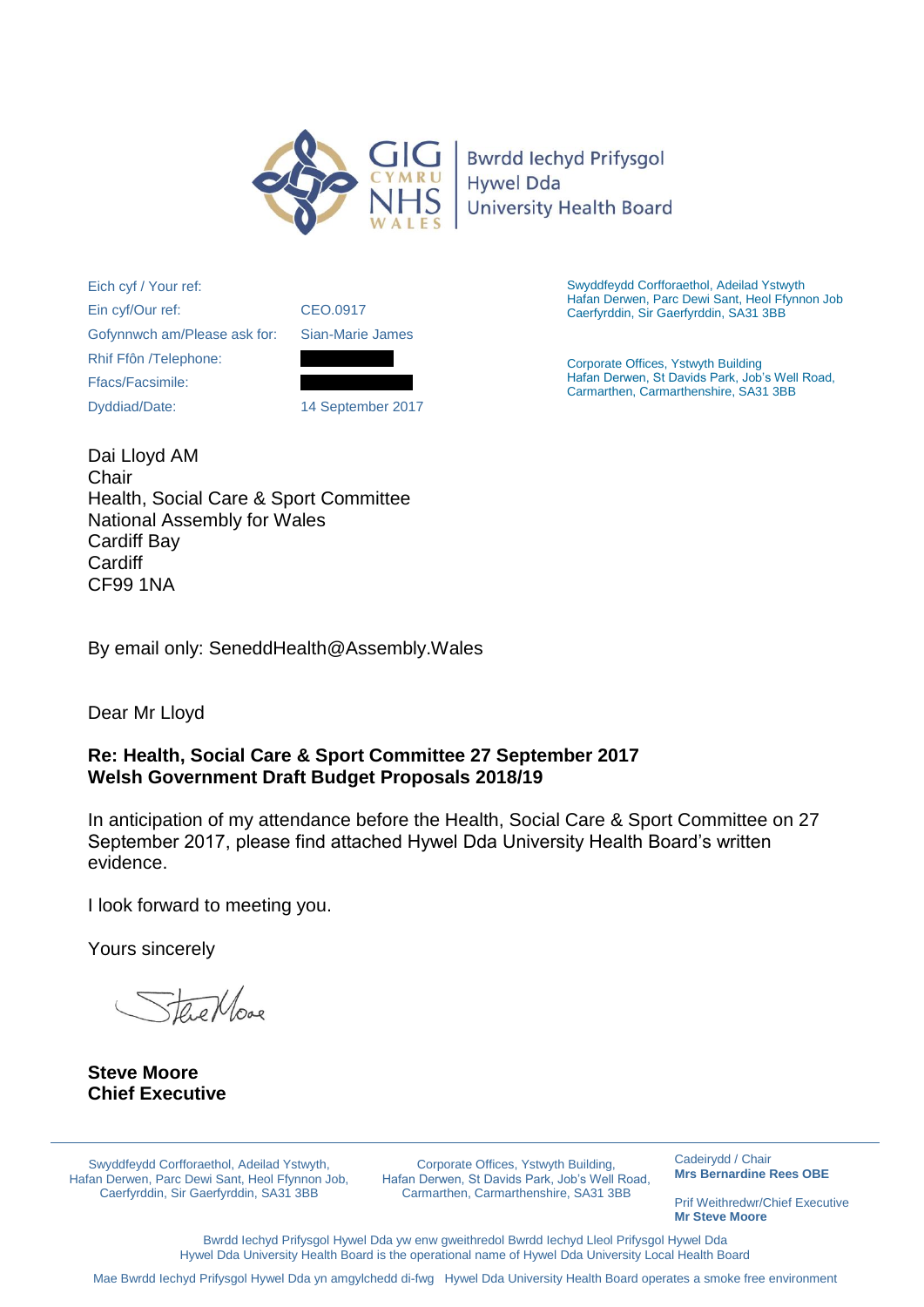# **HYWEL DDA UNIVERSITY HEALTH BOARD'S RESPONSE TO THE HEALTH, SOCIAL CARE & SPORT COMMITTEE**

# **Mental Health**

#### **(i) The allocated spend on Mental Health Services**

- The ring-fenced allocations over the last 5 financial years for Mental Health Services are identified in *Table 1* (blue).
- Between 2013/14 and 2015/16, the allocation was static; inflationary and service pressures would need to be met from the Health Board's budget.
- The cost of Mental Health Services has been identified from the Programme Budgeting returns (green), excluding 2016/17 and 2017/18, as the Welsh Costing Returns (WCR) are currently being compiled.
- The cost of services is broken down into four sections: Adult/General Mental Health; Elderly Mental Illness; Child and Adolescent Mental Health Services; and Other (totalled in the table).
- Spending on Mental Health and Learning Disabilities over the last five years is identified. This includes: all direct services provided by Hywel Dda (both primary and secondary care); any expenditure provided by other NHS bodies; the Third Sector; and placements in nursing homes and other providers.
- Shaded pink is the variance between the ring-fenced allocation and what the Health Board spends on Mental Health and Illness. This indicates that the Health Board has to fund this variance from the Hospital and Community Health Service (HCHS) allocation that it receives for all services.

|         | <b>MH Ring Fence</b><br><b>Allocation incl</b><br><b>Primary Care and</b><br><b>PC Drugs</b> | <b>Cost of Mental Health Services (including Primary and</b><br>secondary Care), Third Party Agreements and external<br>placements |            |              |        | <b>Variance</b><br>between Ring-<br>Fence<br><b>Allocation and</b><br>Expenditure |       |
|---------|----------------------------------------------------------------------------------------------|------------------------------------------------------------------------------------------------------------------------------------|------------|--------------|--------|-----------------------------------------------------------------------------------|-------|
| Year    | £m                                                                                           | <b>Adult MH</b>                                                                                                                    | <b>EMI</b> | <b>CAMHS</b> | Other  | <b>Total</b>                                                                      | £m    |
| 2013/14 | 74.761                                                                                       | 40.058                                                                                                                             | 20.897     | 4.755        | 10.764 | 76.474                                                                            | 1.713 |
| 2014/15 | 74.774                                                                                       | 39.846                                                                                                                             | 21.343     | 4.556        | 11.750 | 77.495                                                                            | 2.721 |
| 2015/16 | 74.774                                                                                       | 41.810                                                                                                                             | 19.905     | 4.668        | 10.596 | 76.979                                                                            | 2.205 |
| 2016/17 | 76.772                                                                                       | N/A                                                                                                                                | N/A        | N/A          | N/A    | N/A                                                                               | N/A   |
| 2017/18 | 79.865                                                                                       | N/A                                                                                                                                | N/A        | N/A          | N/A    | N/A                                                                               | N/A   |

#### *Table 1: Allocation and Cost of Mental Health Services*

# **(ii) Spending on the Mental Health Strategy and Delivery Plan**

- The Mental Health allocation equates to around 10% of the overall Health Board resources (yellow).
- The equivalent on expenditure terms is also provided (aqua).
- In terms of Health Diagnostic categories, Hywel Dda spends more on Mental Health than any of the other 22 categories, such as cancers, circulatory as examples.
- The reason that the percentage of Mental Health expenditure has dropped slightly since 2013/14, is due to cost pressures and increased costs on acute care, which in 2015/16 recorded an overall deficit of just under £50m.

# *Table 2: Mental Health as a Percentage of Total Expenditure*

| Year    | <b>MH Ring Fence</b><br><b>Allocation incl</b><br><b>Primary Care</b><br>and PC Drugs<br>£m | <b>Final</b><br><b>Allocation</b><br>£m | MH as a<br>%age of<br><b>Hywel Dda</b> | <b>Cost of MH</b><br>Services in<br>Hywel Dda   Hywel Dda  <br>£m | <b>Total Cost</b><br>£m | MH as a<br>%age of<br><b>Hywel Dda</b> |
|---------|---------------------------------------------------------------------------------------------|-----------------------------------------|----------------------------------------|-------------------------------------------------------------------|-------------------------|----------------------------------------|
| 2013/14 | 74.761                                                                                      | 683.252                                 | 10.94%                                 | 76.474                                                            | 716.712                 | 10.67%                                 |
| 2014/15 | 74.774                                                                                      | 719.214                                 | 10.40%                                 | 77.495                                                            | 740.194                 | 10.47%                                 |
| 2015/16 | 74.774                                                                                      | 726.907                                 | 10.29%                                 | 76.979                                                            | 779.995                 | 9.87%                                  |
| 2016/17 | 76.772                                                                                      | 752.428                                 | 10.20%                                 | N/A                                                               | N/A                     | N/A                                    |
| 2017/18 | 79.865                                                                                      | 743.954                                 | 10.74%                                 | N/A                                                               | N/A                     | N/A                                    |

The cost of services is identified in *Table 1.*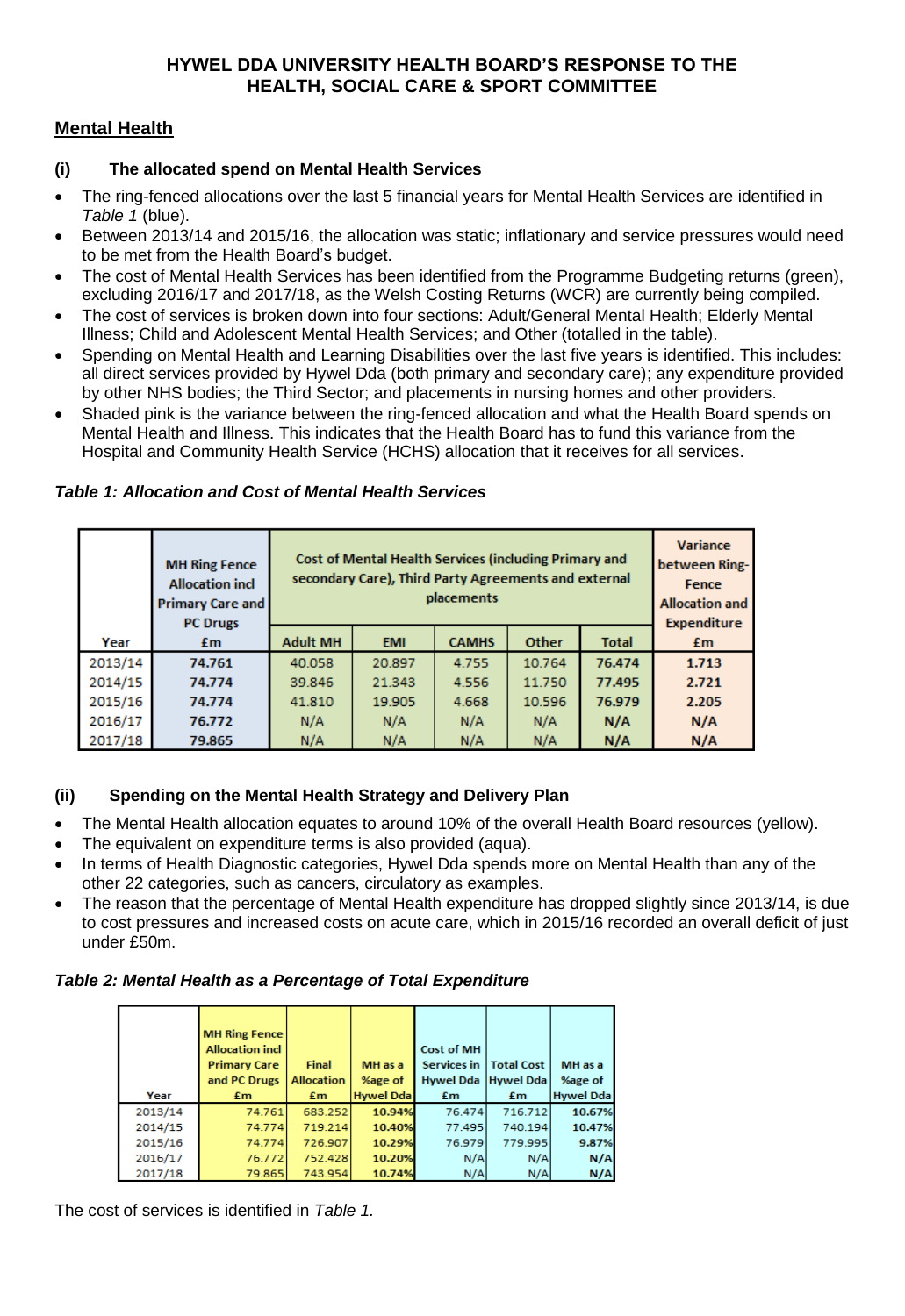# **(iii) Resources for Primary and Secondary Mental Health Services**

- The cost of Primary and Secondary Mental illness services over the last 3 years is identified in *Table 3*.
- Primary Care includes all contacts, or health interventions, undertaken by Primary Care contractors, which includes Primary Care prescribing.
- Secondary Care includes: any hospital treatment or stays; day care facilities; outpatient attendances; access/interventions from Community Mental Health Services; Third Sector agreements; and placements outside Hywel Dda.

#### *Table 3: Primary & Secondary Care*

|                                                         |              |              | 2013/14 2014/15 2015/16 |
|---------------------------------------------------------|--------------|--------------|-------------------------|
| <b>Cost of Mental Health</b>                            | <b>f000s</b> | <b>f000s</b> | £000s                   |
| Total Costs for Mental Health Problems - Primary Care   | 9,002        | 7,902        | 7.767                   |
| Total Costs for Mental Health Problems - Secondary Care | 67,472       | 69,593       | 69,212                  |
| <b>Total</b>                                            | 76,474       | 77,495       | 76,979                  |

#### **(iv) The Impact of the Mental Health Measure on spending**

- *The Mental Health (Wales) Measure 2010* has had a significant positive impact for our population, but it is not without its financial challenges due to the increase in demand for services.
- When originally establishing Local Primary Mental Health Support Services (LPMHSS), there was a national expectation that this would reduce the demand on Secondary Mental Health care and, in particular, Community Mental Health Services.
- In 2011, there were just fewer than 3,000 referrals a year for adult mental health community services, which would have included any primary care level referrals.
- In 2016, the Community Services and the LPMHSS received just over 9,500 referrals.
- Evidence and local data suggests that demand will continue to rise for Community Mental Health teams and LPMHSS by circa 8% each annually.
- **(v) Spending on Mental Health Services delivered on the prison estate (where applicable):** this does not apply.

# **(vi) Patterns of Demand and Expenditure on Mental Health Services in the last 5 years**

- As provided above, demand is increasing year on year for many services.
- Expenditure is not increasing in line with this, but still exceeds the ring fenced amount.
- *Tables 1, 2 & 3* above are all applicable to expenditure.

#### **(vii) Details of the operation of the ring fence for the Mental Health Budget, including the extent to which it has determined spending on Mental Health; and the purpose and value of the ring fence**

- The ring fence being in place protects the funding for services which run the risk of not being as high profile as in some other areas where there are budget pressures.
- Having the freedom to use the new allocations has been helpful to address areas that may not have been a national priority.
- The ring-fenced allocation for 2017/18 is identified in *Table 4* overleaf the Secondary Care element for 2017/18 is £71.754m after the additional in-year allocations and share of the £20m allocation for the whole of Wales; and the Primary Care element is identified separately.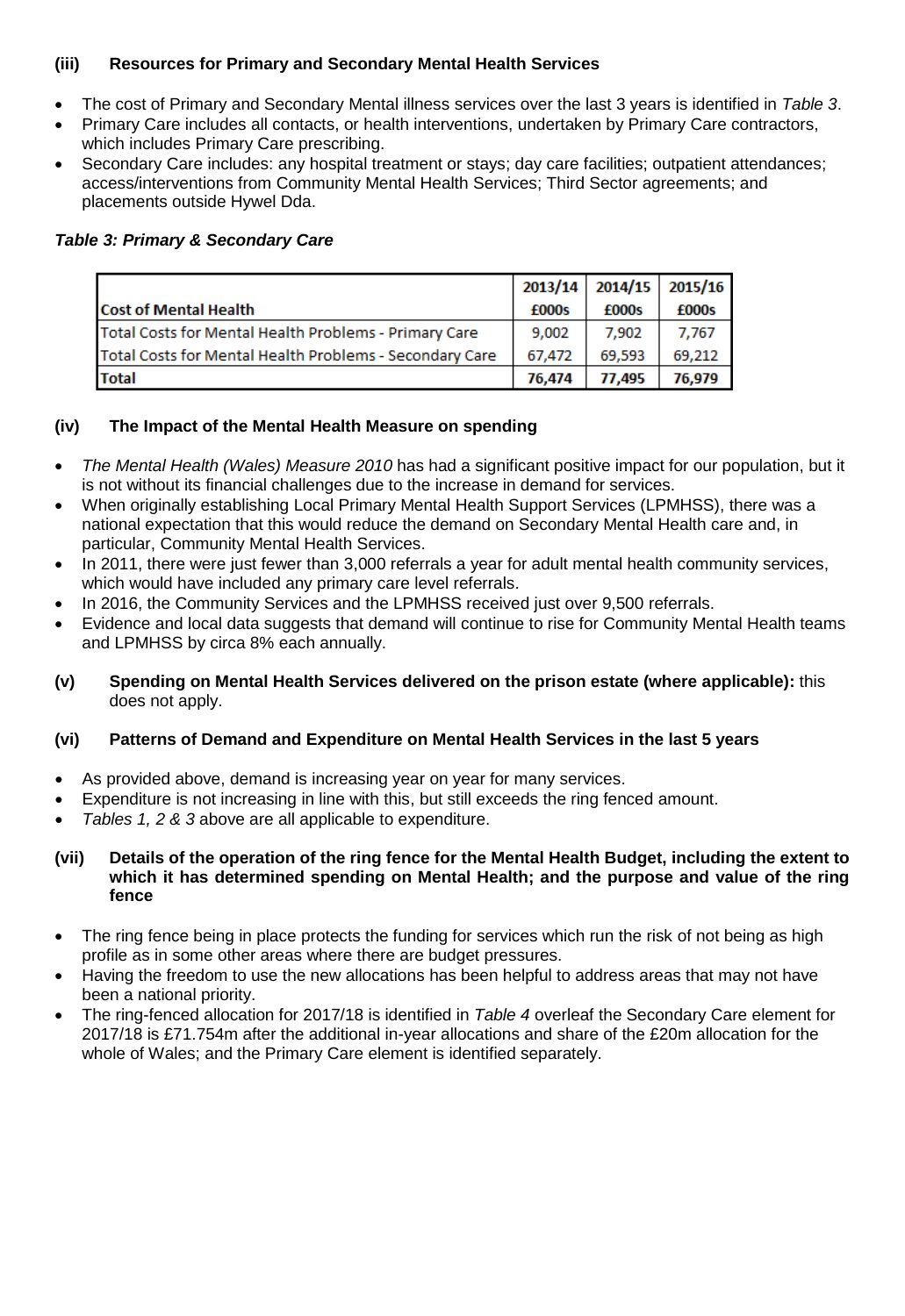#### *Table 4*

| <b>Service</b>                                    | £m     |
|---------------------------------------------------|--------|
| 2017-18 HCHS Initial Ring-Fenced Allocation       | 68.661 |
| <b>DOLS Transfer to HB</b>                        | 0.007  |
| <b>SARCS Funding</b>                              | 0.023  |
| Flexible (Hospital) Resource Team                 | 0.279  |
| LPMHSS (GP Clusters)                              | 0.182  |
| <b>Inpatient Psychological Therapies</b>          | 0.139  |
| EIP/TSW                                           | 0.038  |
| Share of £20m Additional MH Funding               | 2.425  |
| <b>Final MH HCHS Ring-Fenced Allocation</b>       | 71.754 |
| <b>Primary Care Prescribing</b>                   | 6.263  |
| GMS (QOF and ES)                                  | 0.878  |
| <b>Other Primary Care</b>                         | 0.970  |
| <b>Total MH Primary Care Ring-Fenced</b>          | 8.111  |
| <b>Total Mental Health Ring Fenced Allocation</b> | 79.865 |

# **Financial Performance**

# **(i) Details of overspend/underspend and reasons for this**

- The year to date position as at Month 4 (July 2017) is £21.452m deficit.
- The Health Board's financial position at the end of July 2017 reflects the Draft Annual Plan forecast deficit of £58.9m full year effect and £19.632m year to date.
- The Annual Plan forecast outturn position is a result of: the recurring impact of the 2016/17 underlying outturn position of £63.9m; £12.2m of unfunded unavoidable and cost pressures; £1.0m of other cost pressures; and expected savings of £32.0m.
- Key Drivers include:
	- GMS Directed Enhanced Services (not specifically funded from additional allocations) (£2.4m);
	- Medicines, NICE and All-Wales Medicines Strategy Group (AWMSG) cost pressures (£6.6m);
	- Specialist Services and LTA cost pressures (£3.5m);
	- Continuing Health Care (CHC) Growth (£1.2m);
	- Other cost pressures (£1m); and
	- End of transitional funding arrangements.

# **(ii) Key pressure areas and plans in place to make improvements**

- The key pressure area has been the need to stabilise the workforce and reduce premium rate variable pay (one of our key priorities and forms a central element within our savings plans and turnaround process).
- Other pressure areas include: Medicines (including NICE and high costs drugs); CHC growth; winter pressures; and demographic demand.
- In 2017/18, there is a total savings requirement of £32m to meet the forecast deficit set out in the Health Board's Annual Plan; this is significantly higher than the Health Board has delivered in recent years.
- In recognition, a stretch target to identify opportunities of £37.7m has been set, with the aim of achieving a real reduction of £32m.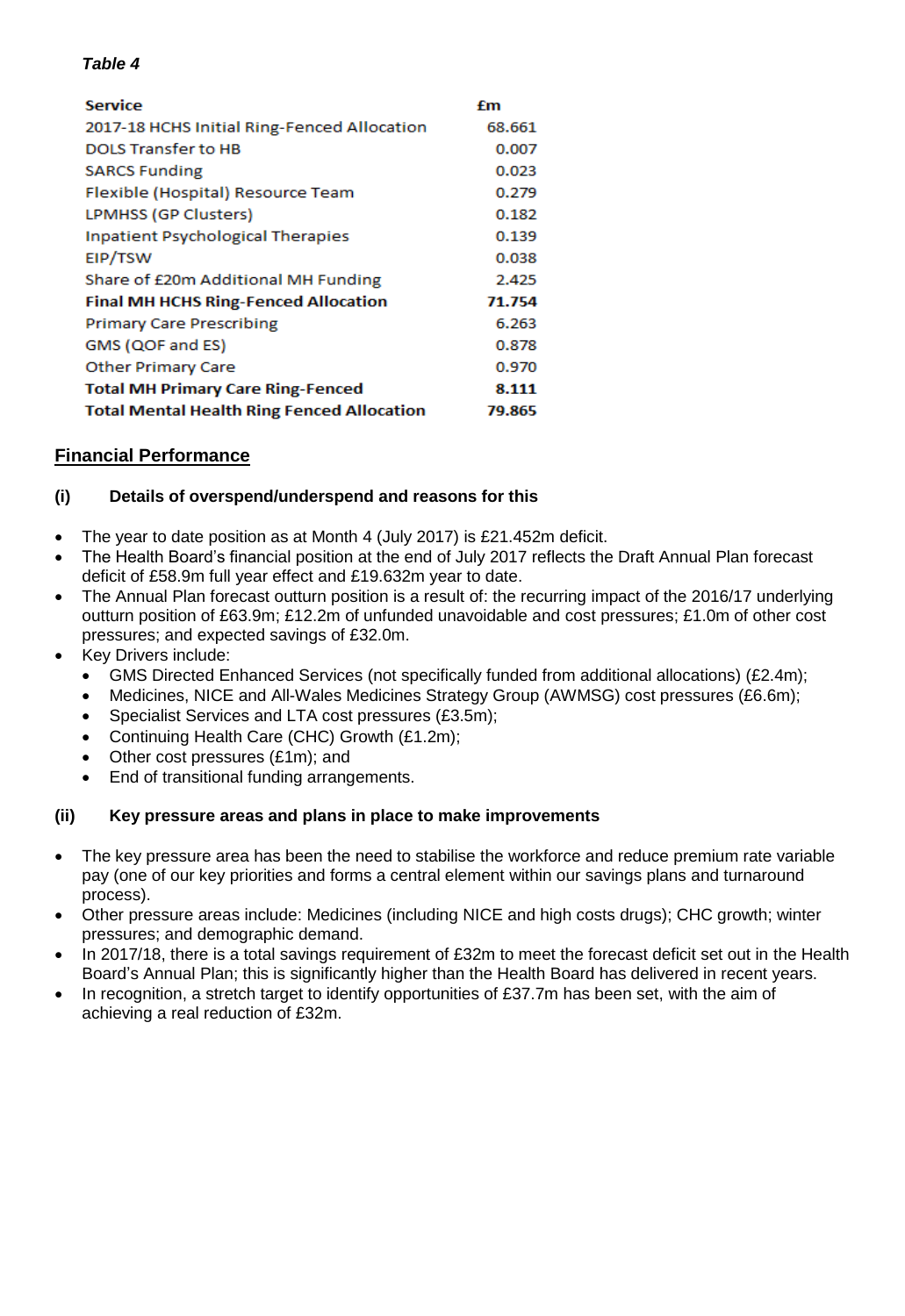The main areas targeted are:

| <b>Savings Theme</b>                                           | <b>Target</b> |
|----------------------------------------------------------------|---------------|
|                                                                | £m            |
| Out-Patients/Theatres/Orthopaedics (Efficiency & Productivity) | 4.5           |
| Variable Pay                                                   | 10.4          |
| Medicines management                                           | 4.3           |
| Non Pay                                                        | 3.1           |
| <b>CHC</b>                                                     | 3.0           |
| <b>General CIP (Estates and Non Clinical)</b>                  | 1.0           |
| Targeted voluntary workforce reduction                         | 1.0           |
| Other - Schemes                                                | 1.0           |
| Sub - total Savings                                            | 28.3          |
| Medicines management - Invest to Save Posts                    | (0.3)         |
| Other - Accountancy Gains                                      | 4.0           |
| <b>Required benefit to bottom line</b>                         | 32.0          |
| Additional target to meet 3% minimum for each budget holder    | 5.4           |
| <b>Total savings targeted</b>                                  | 37.7          |

- Internally, we have distributed to directorates a stretch savings target of £32.7m, with £4m of accountancy gains and £1m of voluntary workforce reduction savings being managed centrally. This equates to a total of £37.7m with the aim of securing our required £32m in year as set out above.
- The Turnaround process is now well underway and the Turnaround Director (in post since June 2017) has had the opportunity to assess progress.
- Turnaround will focus on three distinct but overlapping areas: Corporate-led savings; Directorate Cost Improvement Plans; and 60-day improvement cycles.
- The Corporate-led savings focus on the areas of: variable pay; medicines management; non-pay; CHC; and efficiency and productivity.
- The graph below (*Table 5*) shows the relationship between substantive and variable pay for the organisation since 2013/14.
- This shows that spend grew steeply between 2014/15 and the end of 2015/16; the rate of growth was reduced in 2016/17 with some improvements seen in the last few months.
- The Health Board is focusing on maintaining and improving this position for the coming year.



# **Table 5: Pay Analysis**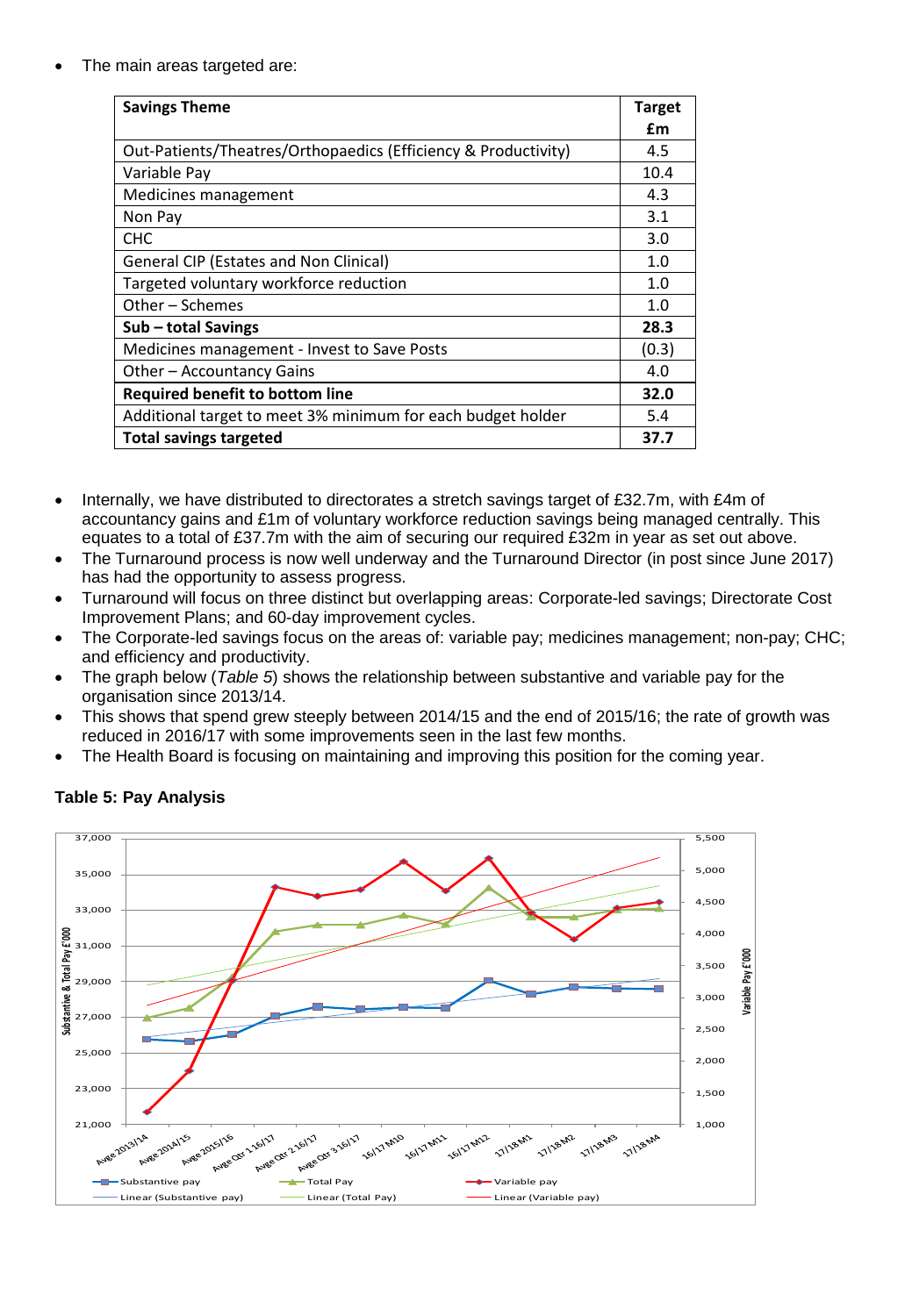# **The Pace of Change**

#### **(i) Views on how effective current funding mechanisms are in driving transformational change**

- Organisations have faced significant challenges in preparing for the 2017/18 financial year, despite significant additional resource allocations. However, the policy framework in Wales does allow an appropriate focus on the issues in planning for future years.
- *The Well-being of Future Generations (Wales) Act 2015* requires NHS organisations to work in partnership with other public and third sector organisations; this will be a key enabler to deliver system wide change.
- The Value Framework, alongside the strategic alliance with the International Consortium for Health Outcomes Measurement (advocated by Welsh Government), provides an opportunity for the NHS to embed the principles of Prudent Healthcare. Importantly, this moves the NHS from its historic focus on technical value (doing more for less) to allocative value (allocating resources to maximise outcomes) and personalised value (as measured through health outcomes). Such an approach encourages careful consideration of preventative spend, and close working with colleagues in Public Health Wales.
- The Escalation process enables a bespoke response to the issues facing NHS organisations in difficulty, utilising external experts to provide an independent assessment of the issues facing each organisation and the appropriate solutions.

#### **(ii) The extent to which a preventative approach to funding services is currently possible**

- The policies above provide a clear framework which the Health Board fully supports and is striving to deliver.
- The value driven agenda adopted by the Health Board will promote a focus on both preventative service delivery and transformation change.
- Whilst the financial constraints invariably impact on the pace of this change, we recognise that Welsh Government face significant challenges in determining budgetary trade-offs.

#### **(iii) Action the NHS bodies would like to see from the Welsh Government to address these issues.**

- It is important that Welsh Government continues to see Health Boards as individual organisation who, whilst they do have many things in common, are also subject to differing local challenges that are geographical, demographic and epidemiological.
- It is through tailored approaches to these, albeit based on a common core, that ensure services can deliver what is best for communities.

# **Workforce Pressures**

#### **(i) Details of particular pressures and staff shortages, and plans to address this**

#### Recruitment Challenges

- There are substantial areas of shortage with all registered professionals within the Health Board, this includes (but is not exclusive to) nursing, medical (secondary care and primary care), and allied health professionals.
- This presents a significant challenge for the Health Board and across the NHS, both nationally and in Wales; the ability to attract potential suitable candidates, particularly experienced and specialist, is one of the biggest challenges for the organisation.
- The majority of acute service wards and some community hospitals regularly use and depend on bank and agency nursing and locum medical staff to support staffing levels; therefore, recruitment and retention strategies are vital to support the clinical and financial position of the Health Board.
- As with Health Organisations across the UK, West Wales experiences challenges in recruitment of medics across hospital and primary care sectors.